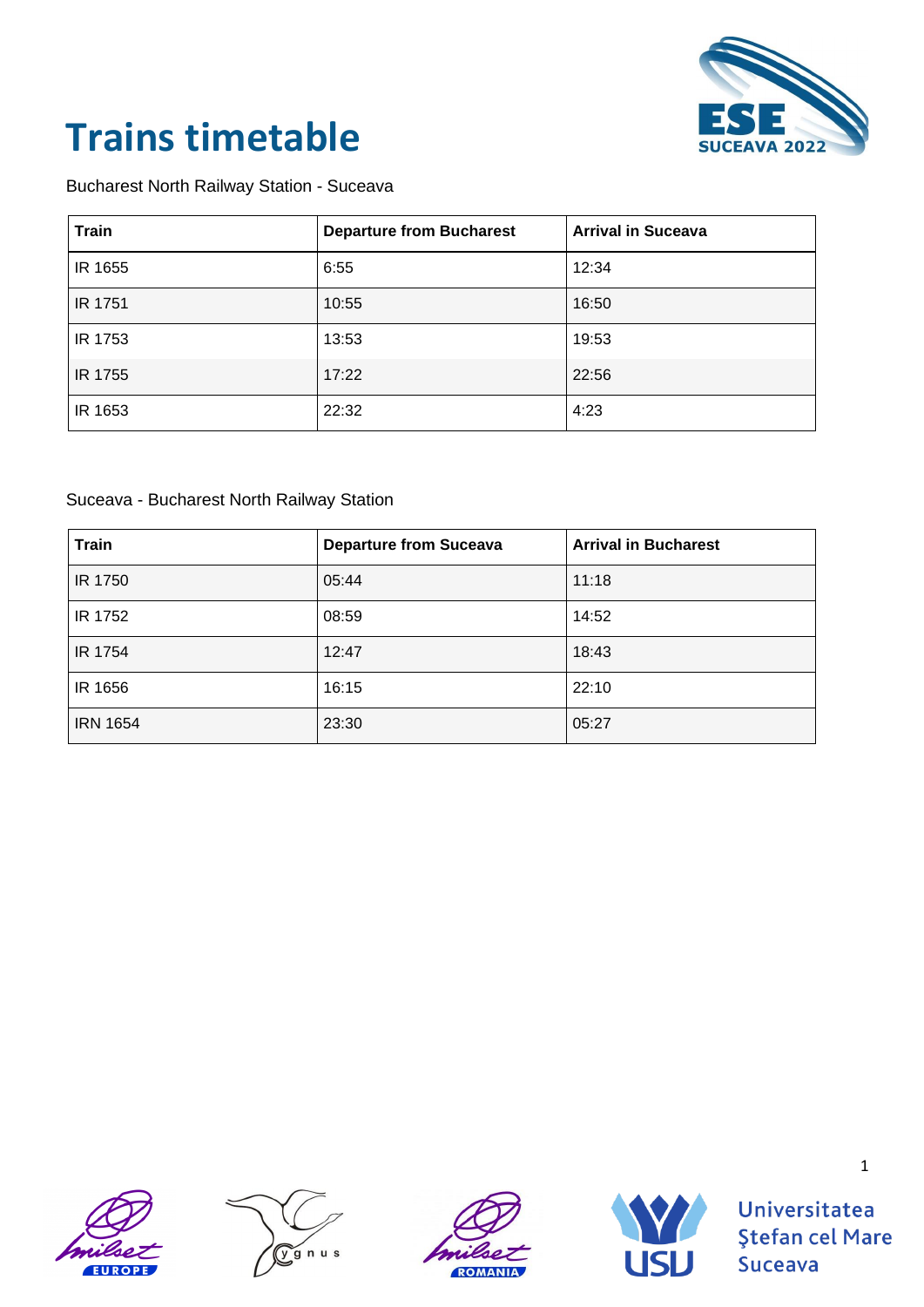

Henri Coanda Airport - Bucharest North Railway Station

| <b>Train</b> | <b>Departure from Henri Coanda</b><br><b>Airport</b> | <b>Arrival at Bucharest North</b><br><b>Railway Station</b> |
|--------------|------------------------------------------------------|-------------------------------------------------------------|
| R-E 7902     | 0:32                                                 | 0:57                                                        |
| R-E 7904     | 1:12                                                 | 1:37                                                        |
| R-E 7906     | 1:52                                                 | 2:17                                                        |
| R-E 7908     | 2:32                                                 | 2:57                                                        |
| R-E 10102    | 3:12                                                 | 3:37                                                        |
| R-E 7910     | 3:52                                                 | 4:17                                                        |
| R-E 7912     | 4:32                                                 | 4:57                                                        |
| R-E 7914     | 5:12                                                 | 5:37                                                        |
| R-E 7916     | 5:52                                                 | 6:17                                                        |
| R-E 7918     | 6:32                                                 | 6:57                                                        |
| R-E 7920     | 7:12                                                 | 7:37                                                        |
| R-E 7922     | 7:52                                                 | 8:17                                                        |
| R-E 7924     | 8:32                                                 | 8:57                                                        |
| R-E 7926     | 9:12                                                 | 9:37                                                        |
| R-E 7928     | 9:52                                                 | 10:17                                                       |
| R-E 7930     | 10:32                                                | 10:57                                                       |
| R-E 10104    | 11:12                                                | 11:37                                                       |
| R-E 7932     | 11:52                                                | 12:17                                                       |
| R-E 10106    | 12:32                                                | 12:57                                                       |
| R-E 7934     | 13:12                                                | 13:37                                                       |
| R-E 10108    | 13:52                                                | 14:17                                                       |
| R-E 7936     | 14:32                                                | 14:57                                                       |
| R-E 7938     | 15:12                                                | 15:37                                                       |
| R-E 7940     | 15:52                                                | 16:17                                                       |









Universitatea **Ştefan cel Mare Suceava**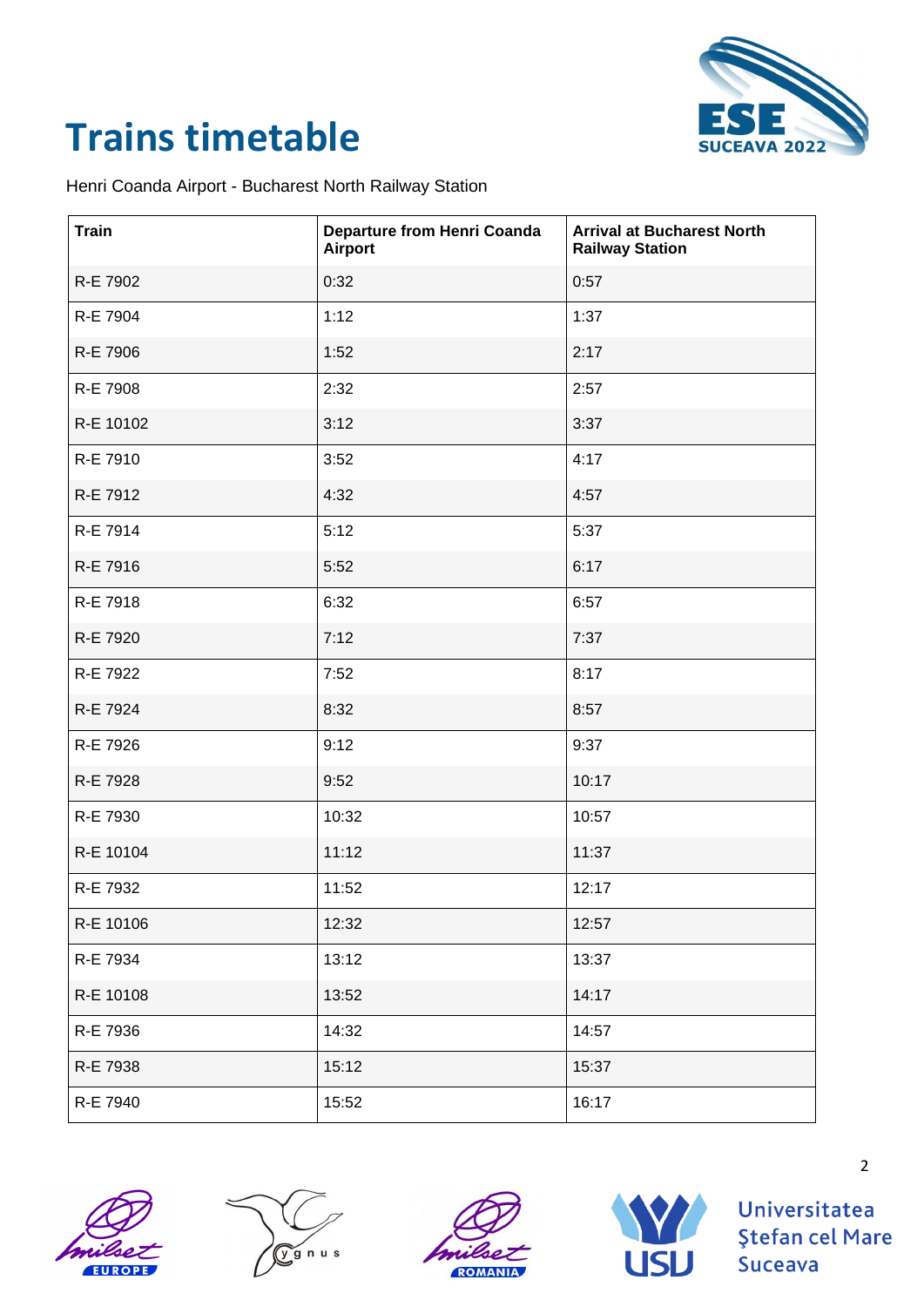

| R-E 7942  | 16:32 | 16:57 |
|-----------|-------|-------|
| R-E 7944  | 17:12 | 17:39 |
| R-E 7946  | 17:52 | 18:17 |
| R-E 7948  | 18:32 | 18:57 |
| R-E 7950  | 19:12 | 19:37 |
| R-E 7952  | 19:52 | 20:17 |
| R-E 7954  | 20:32 | 20:57 |
| R-E 10110 | 21:12 | 21:37 |
| R-E 7956  | 21:52 | 22:17 |
| R-E 10112 | 22:32 | 22:57 |
| R-E 7958  | 23:12 | 23:37 |
| R-E 7960  | 23:52 | 0:17  |

### Bucharest North Railway Station - Henri Coanda Airport

| <b>Train</b> | <b>Departure from Bucharest</b><br><b>North Railway Station</b> | Arrival at Henri Coanda Airport |
|--------------|-----------------------------------------------------------------|---------------------------------|
| R-E 7901     | 0:30                                                            | 0:51                            |
| R-E 7903     | 1:10                                                            | 1:31                            |
| R-E 7905     | 1:50                                                            | 2:11                            |
| R-E 10101    | 2:30                                                            | 2:51                            |
| R-E 7907     | 3:10                                                            | 3:31                            |
| R-E 7909     | 3:50                                                            | 4:11                            |
| R-E 7911     | 4:30                                                            | 4:51                            |
| R-E 7913     | 5:10                                                            | 5:31                            |
| R-E 7915     | 5:50                                                            | 6:11                            |
| R-E 7917     | 6:30                                                            | 6:51                            |









Universitatea **Ştefan cel Mare Suceava**